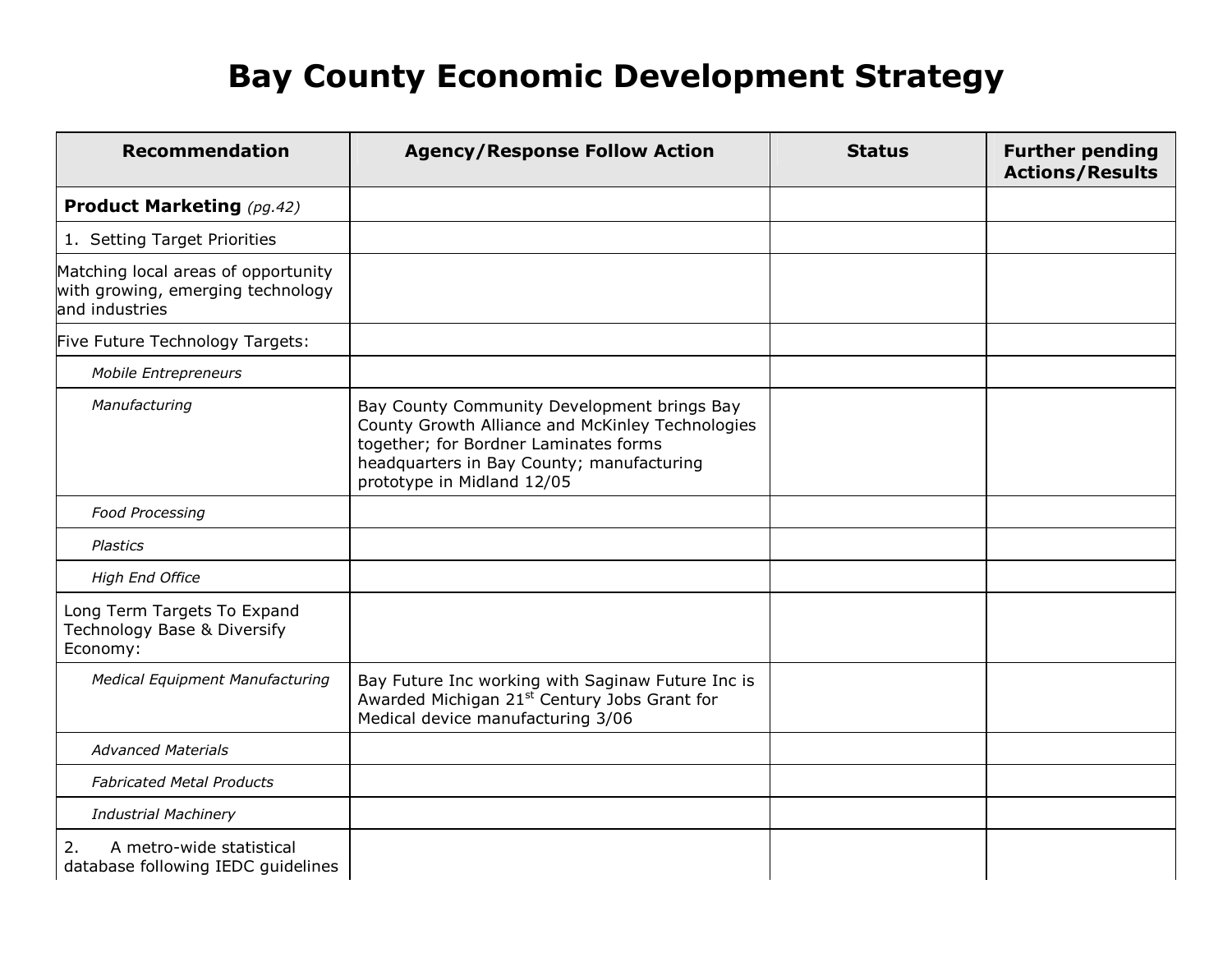| <b>Recommendation</b>                                                                                                                                                                | <b>Agency/Response Follow Action</b>                                                           | <b>Status</b> | <b>Further pending</b><br><b>Actions/Results</b> |
|--------------------------------------------------------------------------------------------------------------------------------------------------------------------------------------|------------------------------------------------------------------------------------------------|---------------|--------------------------------------------------|
| 3. Examples of Positive Union<br>Relations should be documented                                                                                                                      | GM Powertrain management and UAW work to<br>create new opportunities at Bay City facility      |               |                                                  |
|                                                                                                                                                                                      | Press coverage of IBEW and UAW construction and<br>placement of State Park Beach walkways 6/06 |               |                                                  |
| 4. Improve reputation of area's<br>public schools                                                                                                                                    | Pinconning School bond passes 2007                                                             |               |                                                  |
|                                                                                                                                                                                      | Bangor school bond passes 2006<br>Bay City School improvement bond passes 5/06                 |               |                                                  |
| 5. Improve image of vocational-<br>technical education for students<br>who are not college bound;<br>specifically in manufacturing and<br>construction, starting in middle<br>school |                                                                                                |               |                                                  |
| 6. Bay Future should host annual<br>gathering of national site location<br>consultants and other allies to<br>inform them of advantages of<br>doing business with Bay County         |                                                                                                |               |                                                  |
| <b>Product Improvement</b> (pg.46)                                                                                                                                                   |                                                                                                |               |                                                  |
| 7. Bay County should work with<br>state for county wide high-speed<br>internet wireless technology                                                                                   |                                                                                                |               |                                                  |
| 8. A public community college<br>should start a Small Business<br>Incubator for small business' that<br>fit Bay's target business area                                               |                                                                                                |               |                                                  |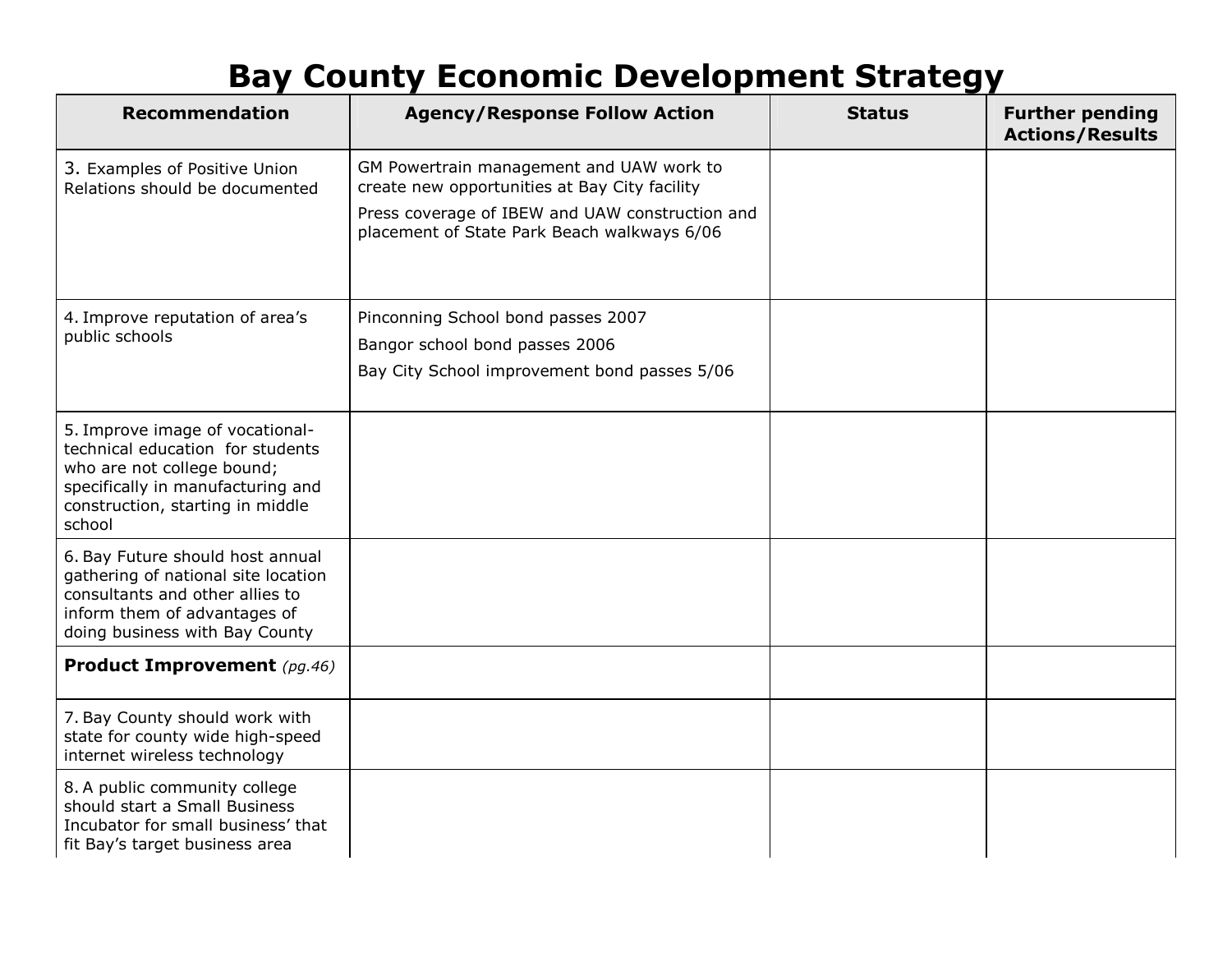| <b>Recommendation</b>                                                                                                                                                                                                                               | <b>Agency/Response Follow Action</b> | <b>Status</b> | <b>Further pending</b><br><b>Actions/Results</b> |
|-----------------------------------------------------------------------------------------------------------------------------------------------------------------------------------------------------------------------------------------------------|--------------------------------------|---------------|--------------------------------------------------|
| 9. Bay area needs to increase<br>available prepared sites and<br>available properties                                                                                                                                                               |                                      |               |                                                  |
| 10.<br>Conduct real estate analysis<br>to make appropriate needed<br>Manufacturing, distribution, and<br>office shell buildings available                                                                                                           |                                      |               |                                                  |
| A consistent and uniformed<br>11.<br>policy should be developed and<br>adopted by the various<br>governmental jurisdictions on<br>offering incentive to new and<br>existing businesses based on<br>measurable criteria, with<br>compliance criteria |                                      |               |                                                  |
| 12. Need for area homebuilders<br>to provide more executive level<br>housing in Bay County                                                                                                                                                          |                                      |               |                                                  |
| 13. An attractive community<br>draws business investment; The<br>water (Bay) is one of Bay County's<br>greatest asset. Bay County should<br>work to create public beach access<br>to Saginaw Bay                                                    |                                      |               |                                                  |
| 14. A Venture Capital Program<br>created through Chamber, Bay<br>Future or public/private<br>partnerships to pursue economic<br>growth                                                                                                              |                                      |               |                                                  |
| <b>Organizational</b> (pg.47)                                                                                                                                                                                                                       |                                      |               |                                                  |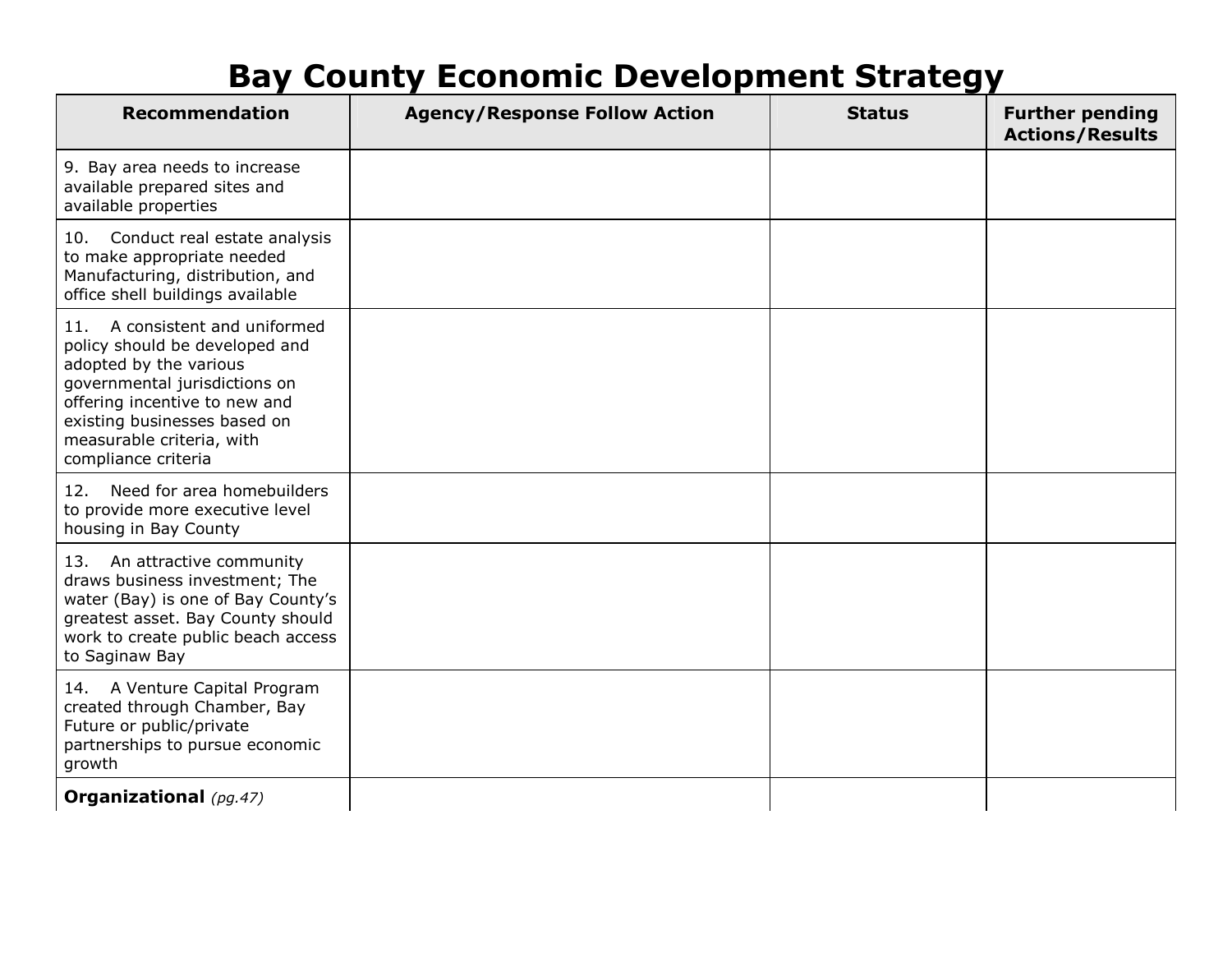| <b>Recommendation</b>                                                                                                                                                                                                                                                                                       | <b>Agency/Response Follow Action</b>                                                                                  | <b>Status</b>                                                                                                  | <b>Further pending</b><br><b>Actions/Results</b> |
|-------------------------------------------------------------------------------------------------------------------------------------------------------------------------------------------------------------------------------------------------------------------------------------------------------------|-----------------------------------------------------------------------------------------------------------------------|----------------------------------------------------------------------------------------------------------------|--------------------------------------------------|
| 15. It is recommended that the<br>Bay Future organization be the<br>primary economic development<br>agency responsible for recruiting<br>business to the area. Further, a<br>regional national marketing<br>campaign should be considered.                                                                  |                                                                                                                       |                                                                                                                |                                                  |
| 16. The existing budget for Bay<br>Future is insufficient. The Bay<br>Future operating budget should be<br>at least \$400,000 annually with no<br>less than 3 full time employees.<br>Bay Future should seek<br>professional assistance in soliciting<br>funds from both the public and<br>private sectors. |                                                                                                                       |                                                                                                                |                                                  |
| 17. Bay Future should create a<br>comprehensive web site to include<br>the latest technology that<br>customers may benefit from<br>including GIS technology.                                                                                                                                                | Bay County Community Development provides<br>necessary connections for GIS Arcview license<br>agreement to Bay Future | Bay fUtre has real time<br>access to Bay Coutny<br>web based GIS parcel<br>data for site selection<br>purposes |                                                  |
| 18. The Bay Area Chamber of<br>Commerce should lead the<br>development of a community wide<br>Strategic Plan and long term vision<br>for all facets of community needs<br>to avoid piecemeal decisions and<br>community discourse.                                                                          |                                                                                                                       |                                                                                                                |                                                  |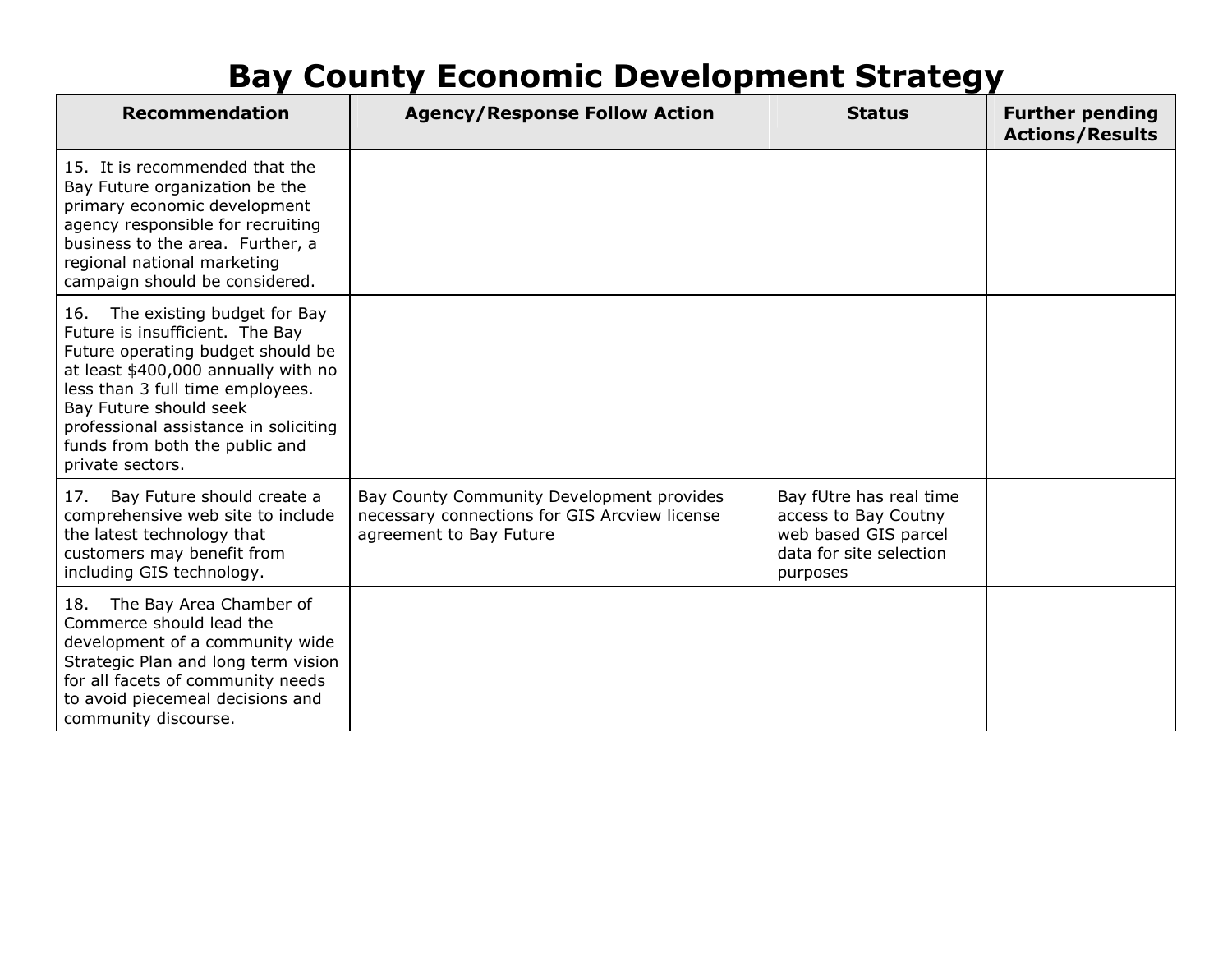| <b>Recommendation</b>                                                                                                                                                                                                                                                                               | <b>Agency/Response Follow Action</b>                                                                                                         | <b>Status</b>                                                                   | <b>Further pending</b><br><b>Actions/Results</b> |
|-----------------------------------------------------------------------------------------------------------------------------------------------------------------------------------------------------------------------------------------------------------------------------------------------------|----------------------------------------------------------------------------------------------------------------------------------------------|---------------------------------------------------------------------------------|--------------------------------------------------|
| 19. As part of visioning, more<br>dialogue should be held regarding<br>consolidation of services amongst<br>the many municipalities in Bay<br>County                                                                                                                                                | The Bay County Executive has held three leaders<br>forums to identify avenues of consolidation<br>between the units.                         |                                                                                 |                                                  |
|                                                                                                                                                                                                                                                                                                     | Bay County Community Development (GIS<br>Program) coordinated with several local units to<br>share costs/purchase of aerial photography 3/05 | Bay County GIS Program<br>offers local units training<br>on use of the GIS data |                                                  |
| Bay Future and other<br>20.<br>economic development partners<br>should hold formalized training<br>once a year for government and<br>elected officials, the business<br>community, and general public to<br>orient the community on the<br>fundamentals and foundations of<br>economic development. |                                                                                                                                              |                                                                                 |                                                  |
| 21. Bay Future and Chamber<br>working with representatives from<br>both the City of Bay, the<br>townships, and Bay County in<br>reviewing these various public<br>entities development policies and<br>to work to create a "one stop"<br>office for business licensees and<br>permits               |                                                                                                                                              |                                                                                 |                                                  |
| Either Bay Future or the<br>22.<br>Chamber should create a<br>formalized business retention<br>program                                                                                                                                                                                              | Business retention program with member site<br>visits                                                                                        | Bay Area Chamber of<br>Commerce                                                 |                                                  |